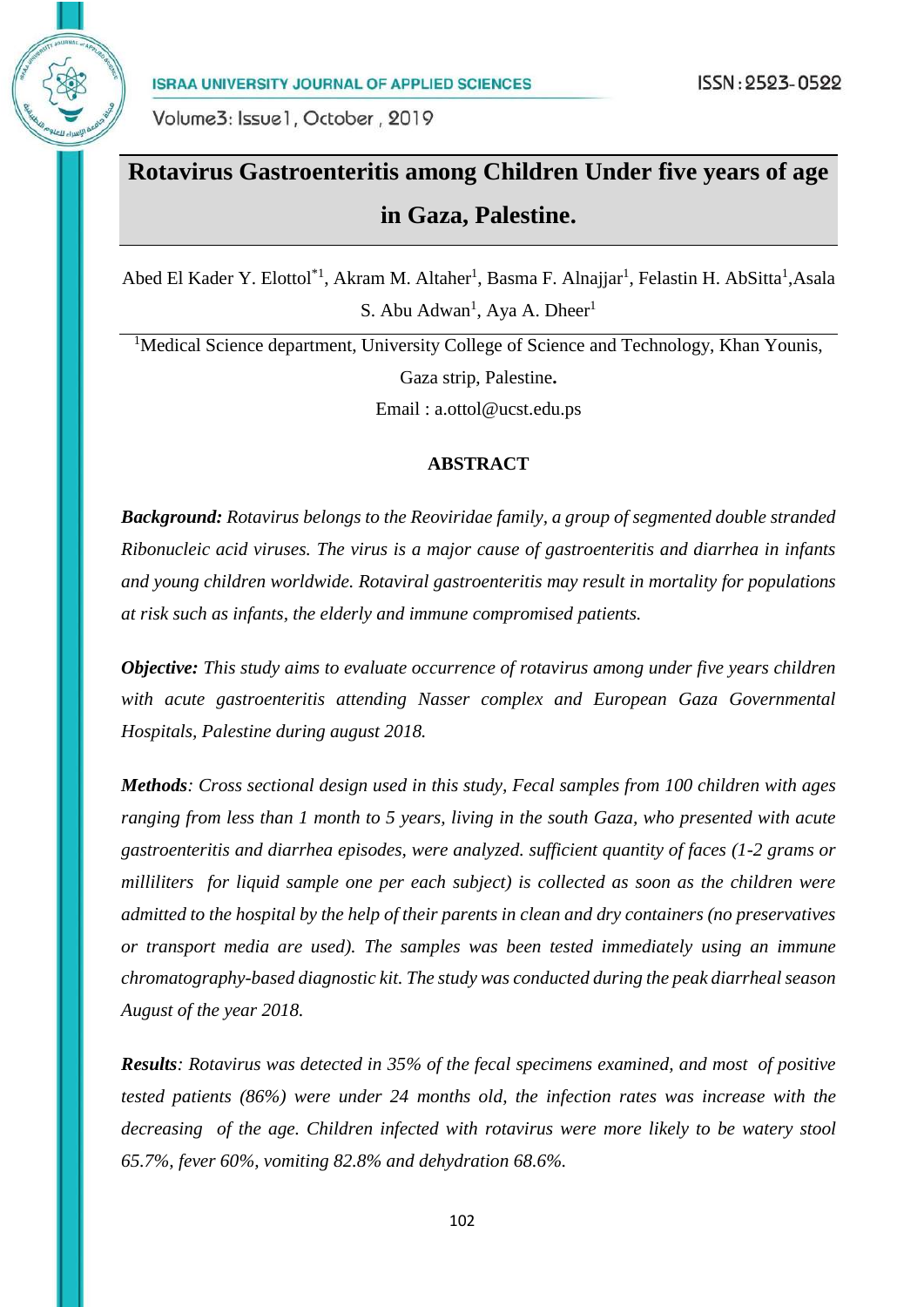

Volume3: Issue1, October, 2019

*Conclusions: The findings of this study demonstrated that Percentage of positive samples among children younger than 5 years still nearly the same or slightly higher than that have been detected in Gaza since 2006. Reflect that no effectiveness of vaccine in reducing morbidity or infection.* 

**Keywords**: Rotavirus, Gastroenteritis, Gaza, Palestine.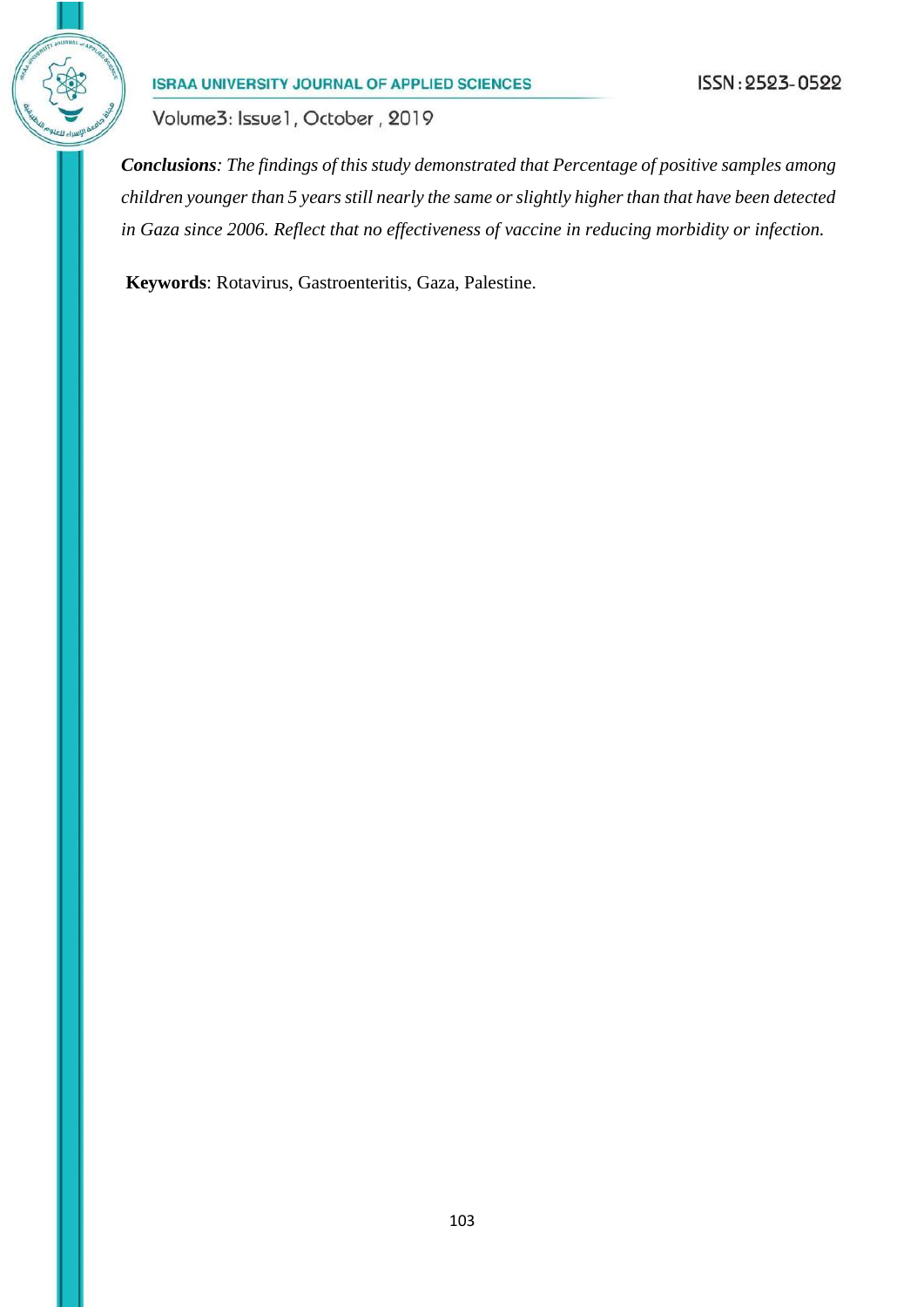#### **Introduction**

Acute gastroenteritis is considered as one of the leading causes of illness and death in children under the age of 5 years (Youssef et al**.,**2000). It's characterized by acute onset of diarrhea, which is not accompanied by nausea, vomiting, fever, abdominal pain, and dehydration. Acute gastroenteritis is prevalent worldwide and associated with high rates of morbidity and mortality in developing countries (Fruhwirth et al**.,**2001). Acute gastroenteritis and diarrhea are common and costly problems that cause significant morbidity and mortality in children worldwide. In Palestine, diarrhea is one of the major causes of outpatient visits and hospitalizations (Abu Elamreen et al. ,2006& World Health Organization,2009). Viral infections cause about 70% of diarrhea in children, where rotavirus remain the most commonly pathogen (Barnes etal.,1998). Rotaviruses are an icosahedral 76.5 nanometer, double-shelled RNA virus of the family *Reoviridae*, a family of double-stranded segmented RNA genome viruses (Pesavento et al., 2006).

A appropriate and quick diagnosis of rotavirus infection in acute diarrheal cases will help to choose the suitable treatment and stop the needless use of antibiotics (DhiMan et al., 2015).After the introduction of the vaccines, there has been a marked reduction in the incidence of viral diarrhea especially in Europe, Australia and the United States of America (Grimwood et al., 2007). The effectiveness of the application of vaccine in the Gaza strip is not evaluated yet.

Worldwide epidemiology of rotaviruses ranged from 9.35% in Brazil with prevalence rates 11.12% in the pre-vaccine to 5.07% in the post-vaccine period, 25% in Africa, 25.6% in Tirupati India, 40% among inpatients and 23% among outpatients in Eastern Mediterranean region, and 46.4% in the eastern India(Badur et al**.,** 2015, Sarangi et al., 2015, Assis et al., 2013, Waggie et al., 2010 & Malek et al., 2010), In Gaza strip, Palestine before the admission of rotavirus vaccination the prevalence was 28% (Abu Elamreen et al., 2006).

To our knowledge, this is the first report on the occurrence of rotavirus infection among children of Gaza after the application of vaccines.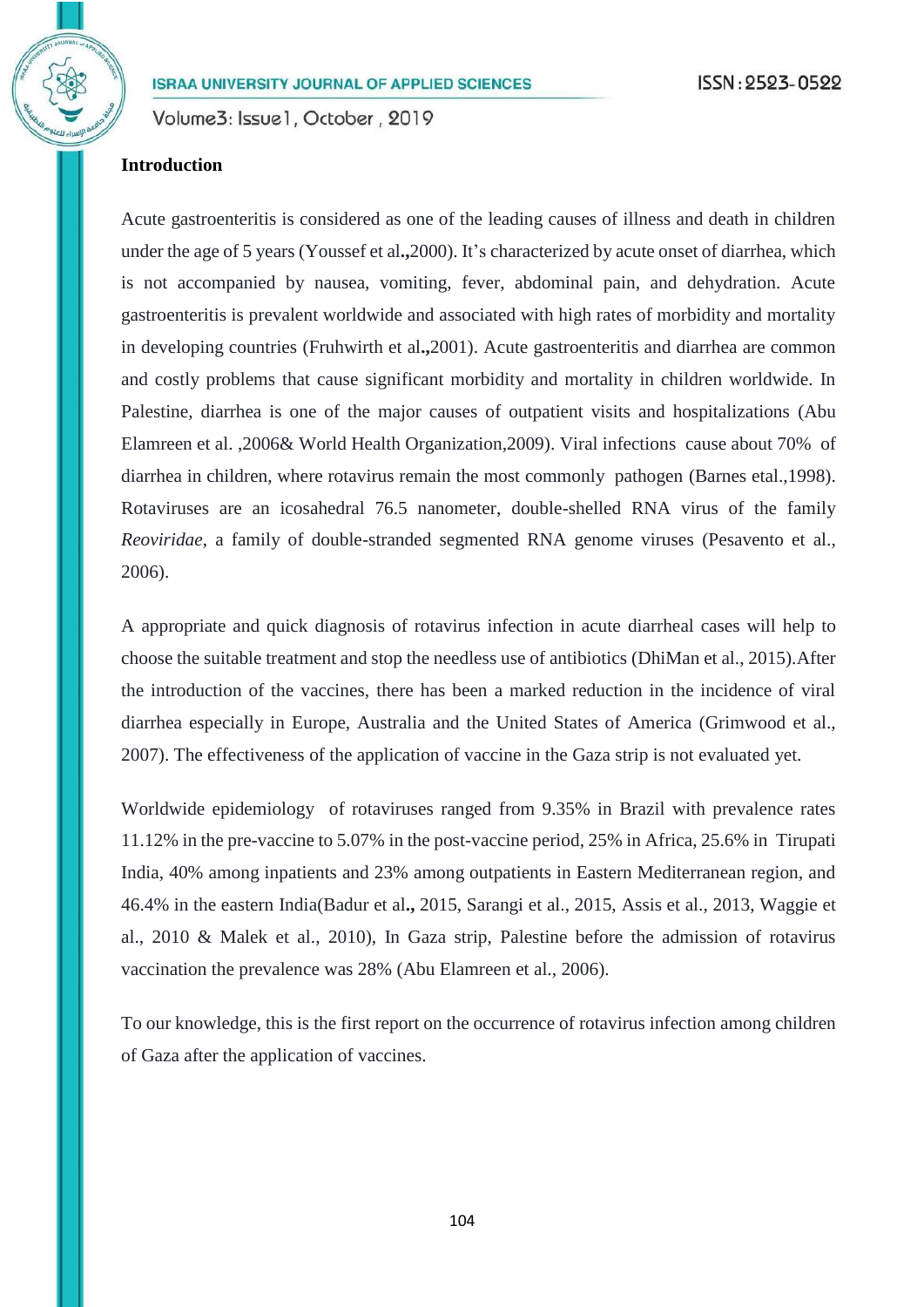Volume3: Issue1, October, 2019

# **2. Materials and Methods**

#### **2.1 Study population and period**

During August 2018, one hundred stool samples were randomly collected from children under the age of 5 years with acute gastroenteritis attending the two largest hospitals in the south of Gaza ( Nasser complex hospital and Gaza European Hospital), A consent form about the study has been obtained from the parents of the children.

#### **2.2 Samples collection and biochemical test**

Sufficient quantity of feces (1-2 grams or millimeters of liquid sample) were collected in clean and dry containers as soon as the children were admitted to the hospital by the help of their parents, no preservatives or transport media were used.

The fresh diarrheal fecal specimen was transferred immediately within one hour to the university college of Science and Technology laboratories for macroscopically, microscopically and serology testing. Rotavirus antigen was detected by rotaStick one-step test kit **(**Novamed Ltd, Jerusalem), according to manufacturer's instructions, in brief, a little sample (50mg) is picked up from fecal specimen and put into the testing tube with buffer solution. The content of a test tube was then mixed vigorously to suspend the specimen, the dipstick test strip was placed vertically into the sample tube and removed after 10 seconds or when the fluid had reached the middle of the test area of the dipstick, results were reported after 10 minutes, a red color band is an indication for the presence of rotavirus.

For parasitological examination samples were microscopy and macroscopy tested for the presence of parasites, worms, blood and mucus.

#### **2.3 Questionnaire interview**

A face-to-face questionnaire was filled for each child containing information such as age, gender, residence, clinical data, fever, vomiting, and dehydration rate, type of diarrhea and previous hospitalization, parent's education level and employment. .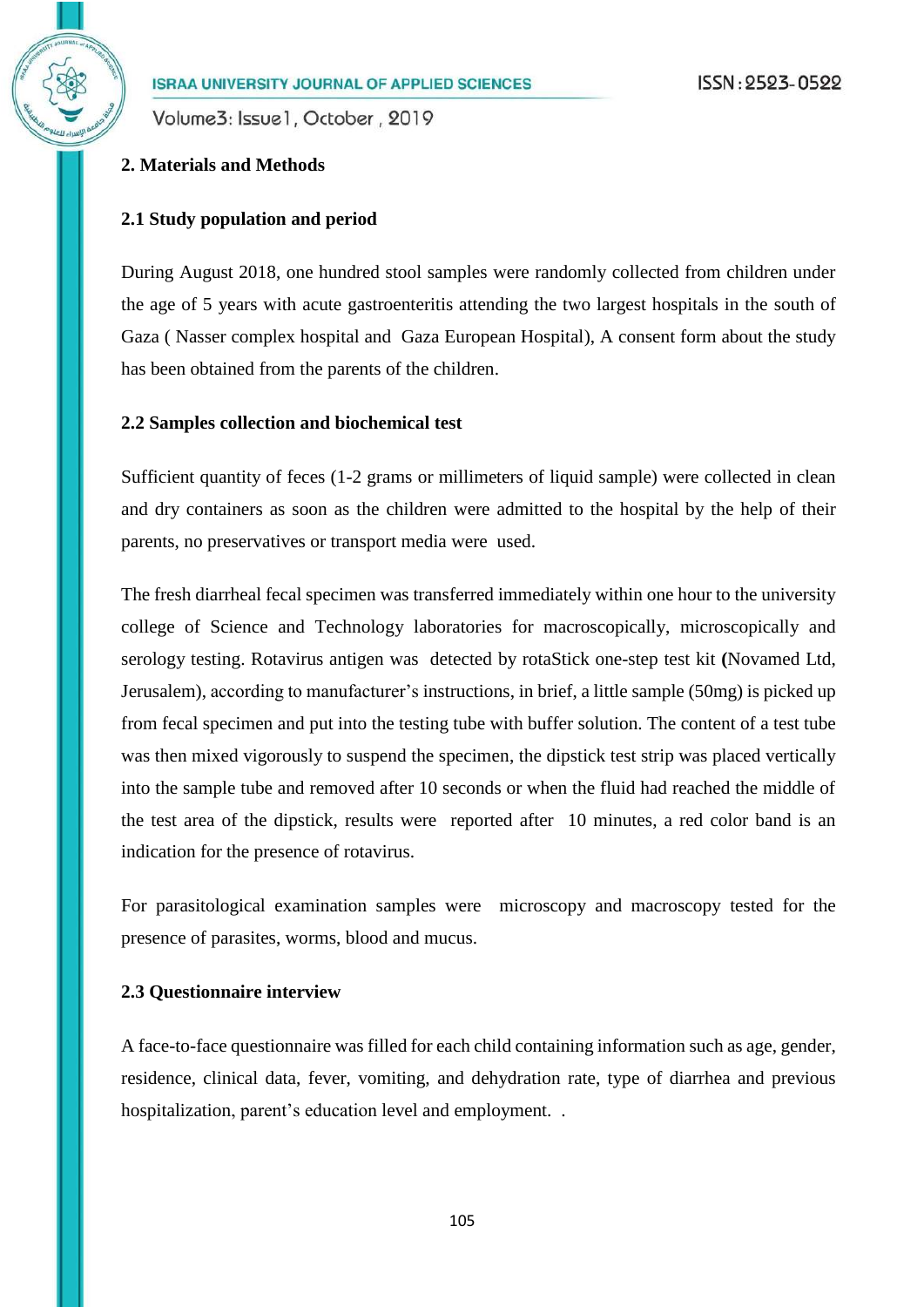#### **3. Data analysis**

The data was collected and analyzed using the statistical package for social sciences (SPSS Version 22.0). Differences in proportions were assessed by chi-square test, p-value  $\leq 0.05$ 

#### **4. Results**

During August 2018, One hundred samples (55 male and 45 female) were collected from children under the age of 5 years suffering from particularly diarrhea, Sixty five samples were collected from Nasser Medical Complex and thirty-five samples from European Gaza Hospital.

The mean age of the patients was 14.28 month, standard deviation  $\pm 12.9$  months, the minimum age was less than 1 month where the maximum age was 60 months. The distribution of samples according to age groups indicated that (86%) of diarrhea was observed in the age  $\leq$  24 months, (57%) of the infected cases was Infants  $\leq$  12 months and (29%) of the infected cases was 12 to 24 months. Rotavirus antigen was detected in (35% of the tested samples, no statistically significant difference was found between rotavirus results and age groups (p=0.11) (Table1).

|                   | Age by months |           |                |           |                |       |
|-------------------|---------------|-----------|----------------|-----------|----------------|-------|
| Rotavirus         | $1 - 12$      | $12 - 24$ | $24 - 36$      | $36 - 48$ | $48 - c$<br>60 | Total |
| Positive          | 21            | 7         | 3              |           | 3              | 35    |
| Negative          | 36            | 22        | $\overline{0}$ | 3         | 4              | 65    |
| Total             | 57            | 29        | 3              | 4         | ⇁              | 100   |
| P value $= 0.111$ |               |           |                |           |                |       |

Stool samples were tested for parasitic infection, and the results show that (74%) were negative for parasitic infections, (19%) were positive for *Entamoeba histolytica* only and (1%) were positive for *Giardia lamblia,* (6%) mixed infections was found between *Entamoeba histolytica*  and rotavirus **(table2).**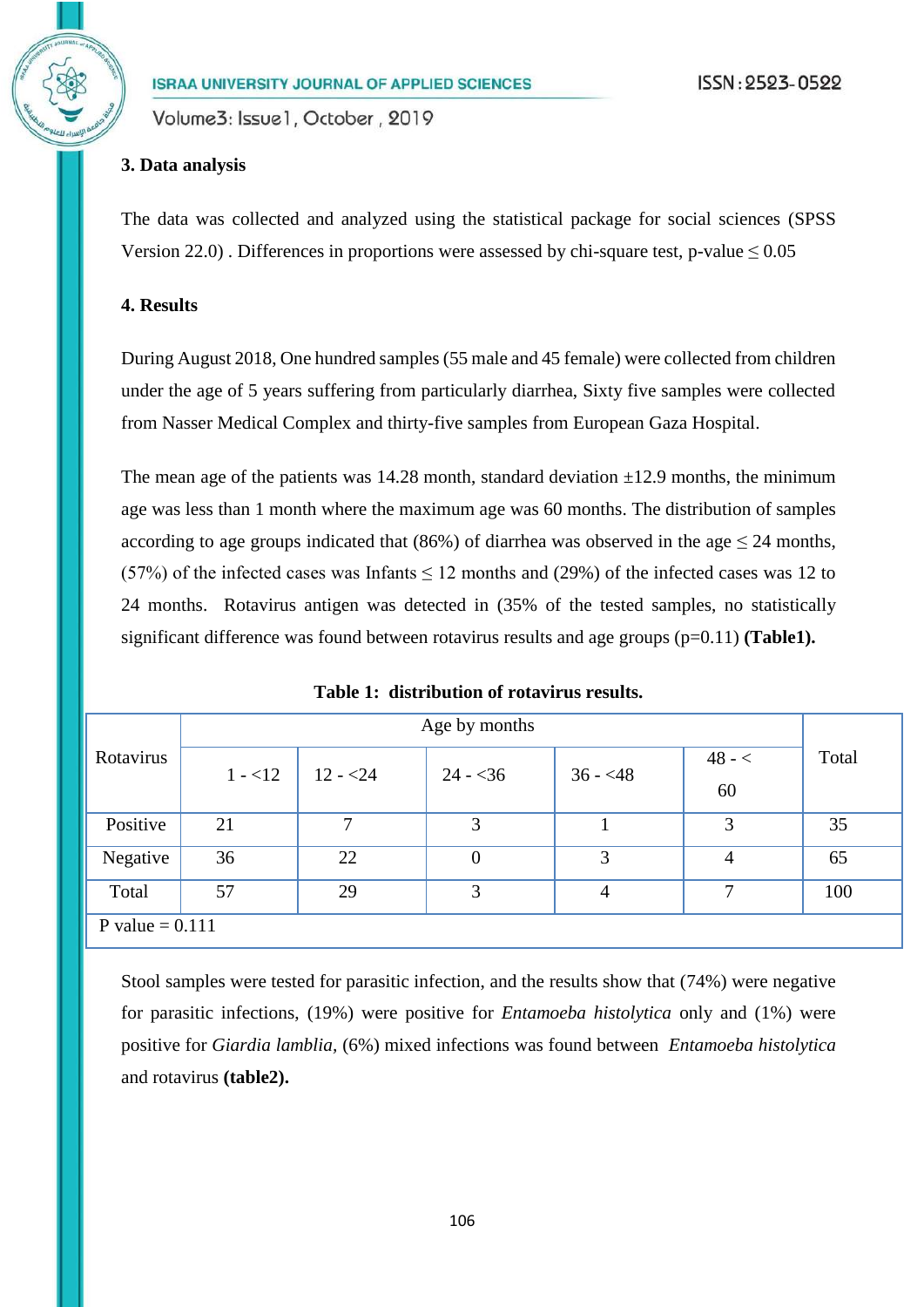Volume3: Issue1, October, 2019

| <b>Test results</b>           | Percent   |
|-------------------------------|-----------|
| Negative                      | $(45\%)$  |
| Rotavirus positive            | (29%)     |
| Entameba histolytica          | (19%)     |
| Rotavirus and <i>Entameba</i> | (6%)      |
| histolytica                   |           |
| Giardia lamblia               | (1%)      |
| Total                         | $(100\%)$ |

#### **Table 2 : serological and Parasitological examination results**

#### **Relationship between Rotavirus, patient's age and sex**

Although there was a slightly increased in males attending the hospitals due to acute diarrhea (55%) Than females (45%) no statistically significant difference was found (P value = 0.3). on the other hand Although most of the affected children were less than one year no statistically significant difference was found among different ages  $(P = 0.111)$  (table 3,1).

| Rota result    | Patient sex |        | Total |
|----------------|-------------|--------|-------|
|                | Male        | Female |       |
| Positive       | 21          | 14     | 35    |
| Negative       | 34          | 31     | 65    |
| Total          | 55          | 45     | 100   |
| P value= $0.3$ |             |        |       |

**Table 3: Distribution tested cases according to sex**

#### **Relationship between rotavirus and parents education and mother employee:**

No statistically significant difference was found between education level of both parents with rotavirus infections, also no statistically significant difference was found between mother employee with rotavirus infections (p =0.20 and 0.3 respectively**)(table 4,5)**.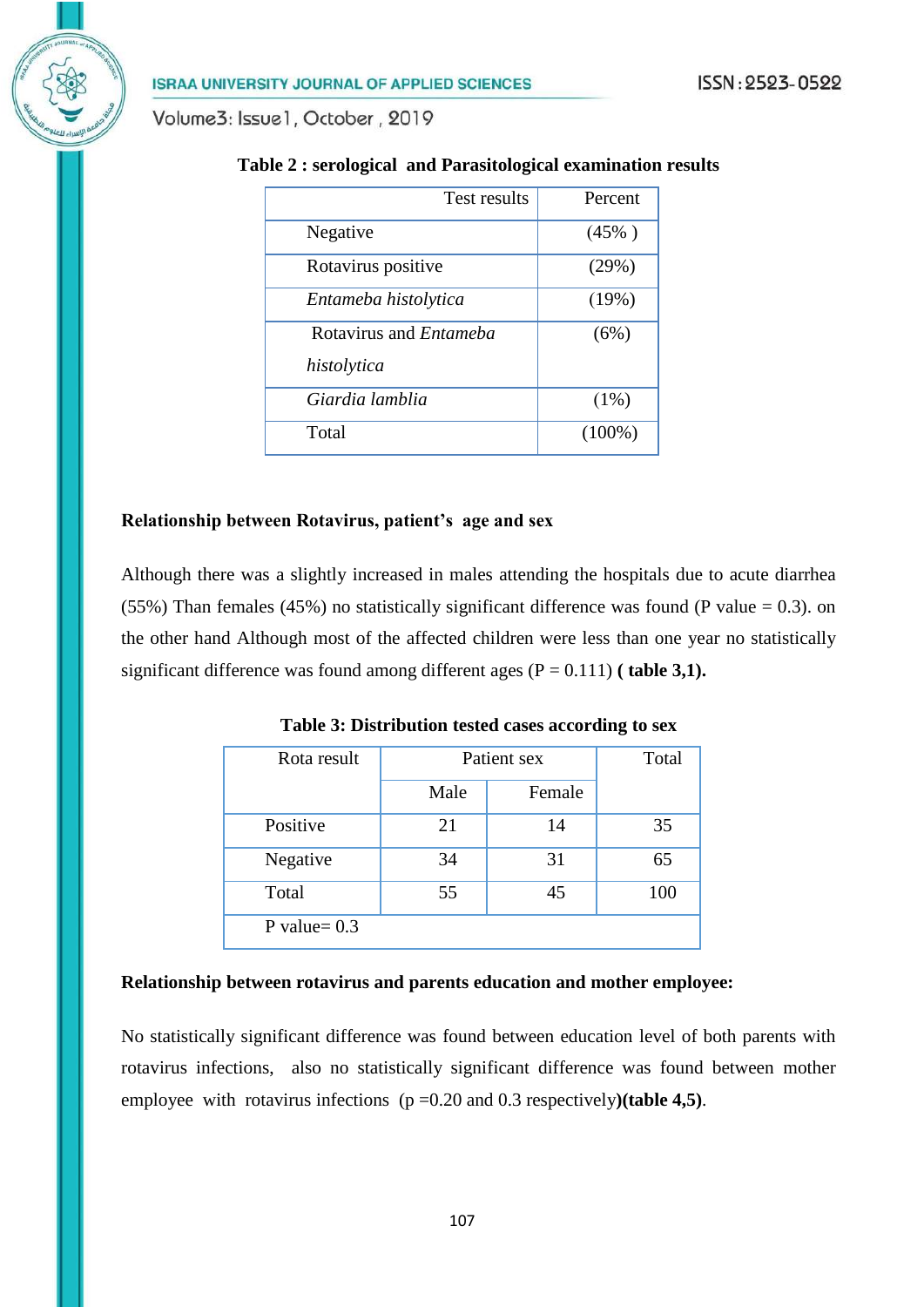Volume3: Issue1, October, 2019

|        | Rota            | <b>Education level of fathers</b> |                |           |                | Total |
|--------|-----------------|-----------------------------------|----------------|-----------|----------------|-------|
| Father | Result          | Primary                           | Preparatory    | Secondary | University     |       |
|        |                 | school                            | school         | school    |                |       |
|        | Positive        | 4                                 | 7              | 17        | $\overline{7}$ | 35    |
|        | Negative        | 5                                 | 9              | 27        | 24             | 65    |
|        | Total           | 9                                 | 16             | 44        | 31             | 100   |
|        | P value= $0.33$ |                                   |                |           |                |       |
|        |                 | Education level of mothers        |                |           |                |       |
|        | Rota Result     | Primary                           | Preparatory    | Secondary | University     | Total |
| Mother |                 | school                            | school         | school    |                |       |
|        | Positive        | $\overline{2}$                    | $\overline{2}$ | 17        | 14             | 35    |
|        | Negative        | $\mathbf{1}$                      | 5              | 25        | 34             | 65    |
|        | Total           | 3                                 | $\overline{7}$ | 42        | 48             | 100   |
|        | P value= $0.43$ |                                   |                |           |                |       |

#### **Tables 4 : Cross tabulation between rotavirus and fathers and Mothers education level**

**Tables 5 : cross tabulation between rotavirus and mothers Jobs**

| Rota result      | Mothers jobs | Total   |     |
|------------------|--------------|---------|-----|
|                  | Housewife    | Working |     |
| Positive         | 34           |         | 35  |
| Negative         | 64           |         | 65  |
| Total            | 98           | 2       | 100 |
| P value $=0.580$ |              |         |     |

### **Relationship between rotavirus and Vomiting , Fever , Dehydration and Types of diarrhea :**

there were no statistically significant difference with vomiting, fever and dehydration of patients, on the other hands a statistically significant difference was found between rotavirus infection and type of stool were most of positive rotavirus patients have watery diarrheal stool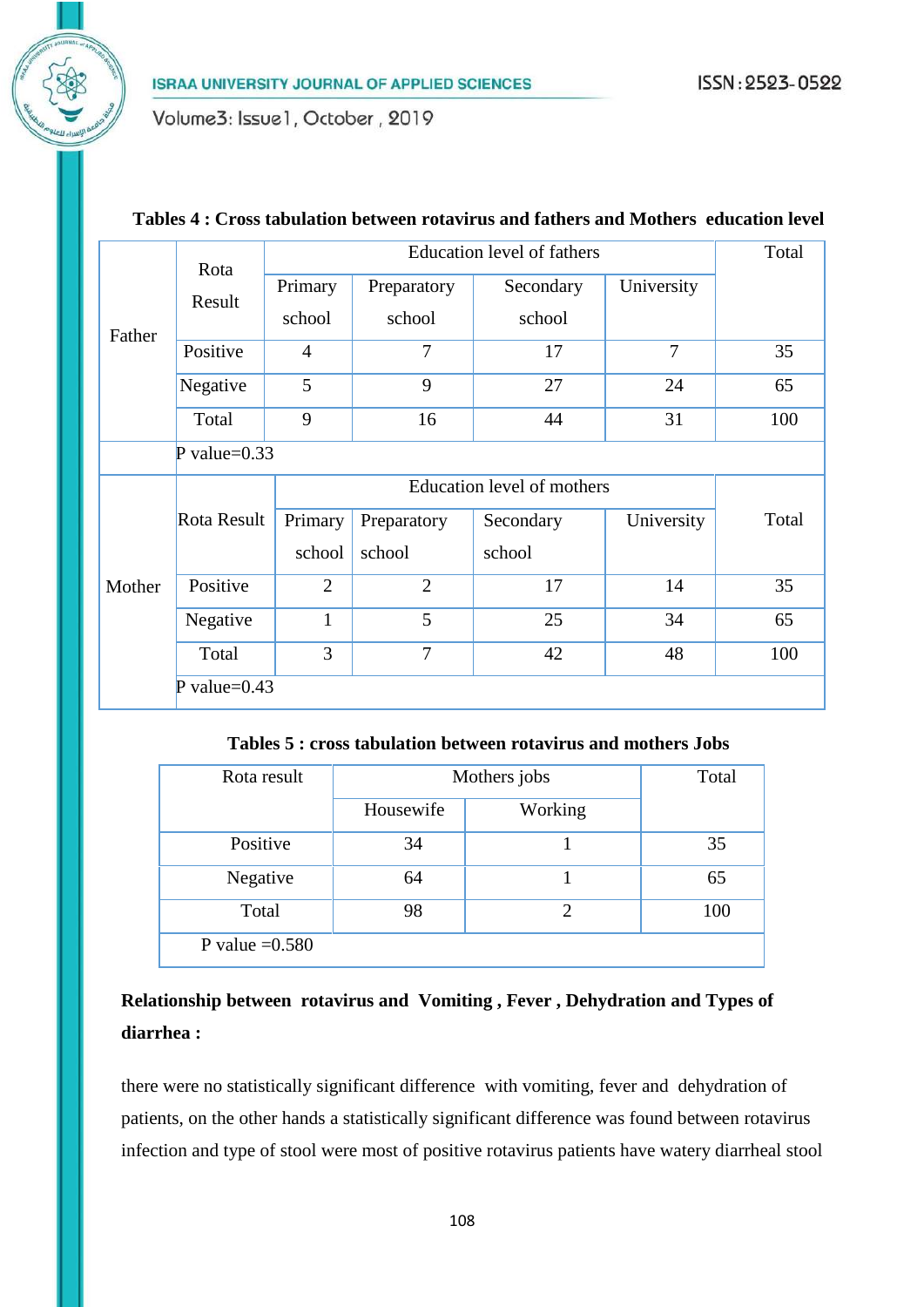#### **(table 6, 7,,8,9).** T**ables 6 : Cross tabulation between rotavirus and vomiting**

| Rota result       | Vomiting | Total          |     |  |
|-------------------|----------|----------------|-----|--|
|                   | yes      | N <sub>o</sub> |     |  |
| Positive          | 29       | 6              | 35  |  |
| Negative          | 48       | 17             | 65  |  |
| Total             | 77       | 23             | 100 |  |
| P value = $0.222$ |          |                |     |  |

| Rota result       | Fever present | Total |     |  |
|-------------------|---------------|-------|-----|--|
|                   | yes           | No    |     |  |
| Positive          | 21            | 14    | 35  |  |
| Negative          | 43            | 22    | 65  |  |
| Total             | 64            | 36    | 100 |  |
| P value = $0.345$ |               |       |     |  |

#### **Table 8: cross tabulation between rotavirus and dehydration**

| Rota result       | Dehydration | Total          |     |
|-------------------|-------------|----------------|-----|
|                   | yes         | N <sub>0</sub> |     |
| Positive          | 24          | 11             | 35  |
| Negative          | 36          | 29             | 65  |
| Total             | 60          |                | 100 |
| P value = $0.142$ |             |                |     |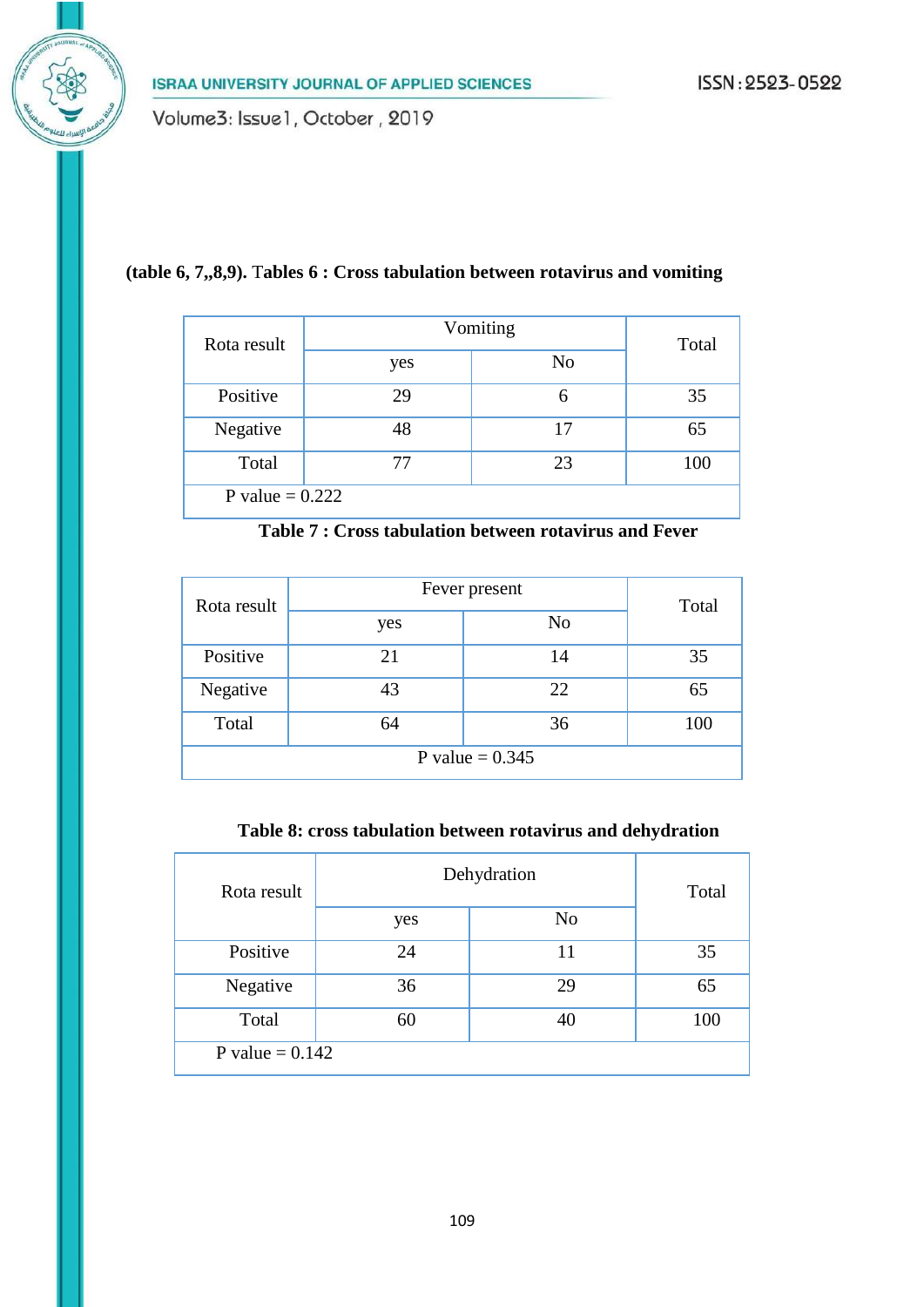| Rota result      |        | Total  |        |     |  |
|------------------|--------|--------|--------|-----|--|
|                  | mucoid | Watery | Others |     |  |
| Positive         | 12     | 23     |        | 35  |  |
| Negative         | 40     | 22     | 3      | 65  |  |
| Total            | 52     | 45     | 3      | 100 |  |
| P value $=0.004$ |        |        |        |     |  |

**Table 9: Cross tabulation between rotavirus and types of diarrhea**

#### **5. Discusion**

Rotavirus was detected in (35%) of the fecal specimens collected from children of < 5 years of age with acute diarrhea, using an immune-chromatographic assay, this percentage was higher than detected previously in Gaza in 2006 (28%) before application of vaccine, this explain by that vaccine may decrease severity and mortality, but not morbidity. and that in Middle East and North Africa (34%) and Less than in Eastern Mediterranean region (40%) for in patients (Zaraket et al., 2017, Malek et al., 2010 & Abu Elamreen et al., 2006). The low or high rates of rotavirus infections presented by different investigators can be explained by several factors including, the study population, the incidence rate of the virus in different environments, the living conditions and standards of the study group, and the season on which the study was conducted.

Out of the 100 diarrheal patients enrolled in the study, (86%) of patients were less than 24 months of age, this finding is consistent with previous study in Gaza (84%)(Abu Elamreen et al., 2006).

The children enrolled in this study were divided into five age groups, (86%) of all cases of rotavirus occurred in children **<**24months, which is in agreement with many other studies in Gaza (90%), in Middle East and North Africa (MENA) Region (40%) , in Iraq (67.1%), and in India (69%) (Zaraket et al., 2017, Sarangi et al., 2015, AL-Khafaji et al., 2013 & Abu Elamreen et al., 2006 ).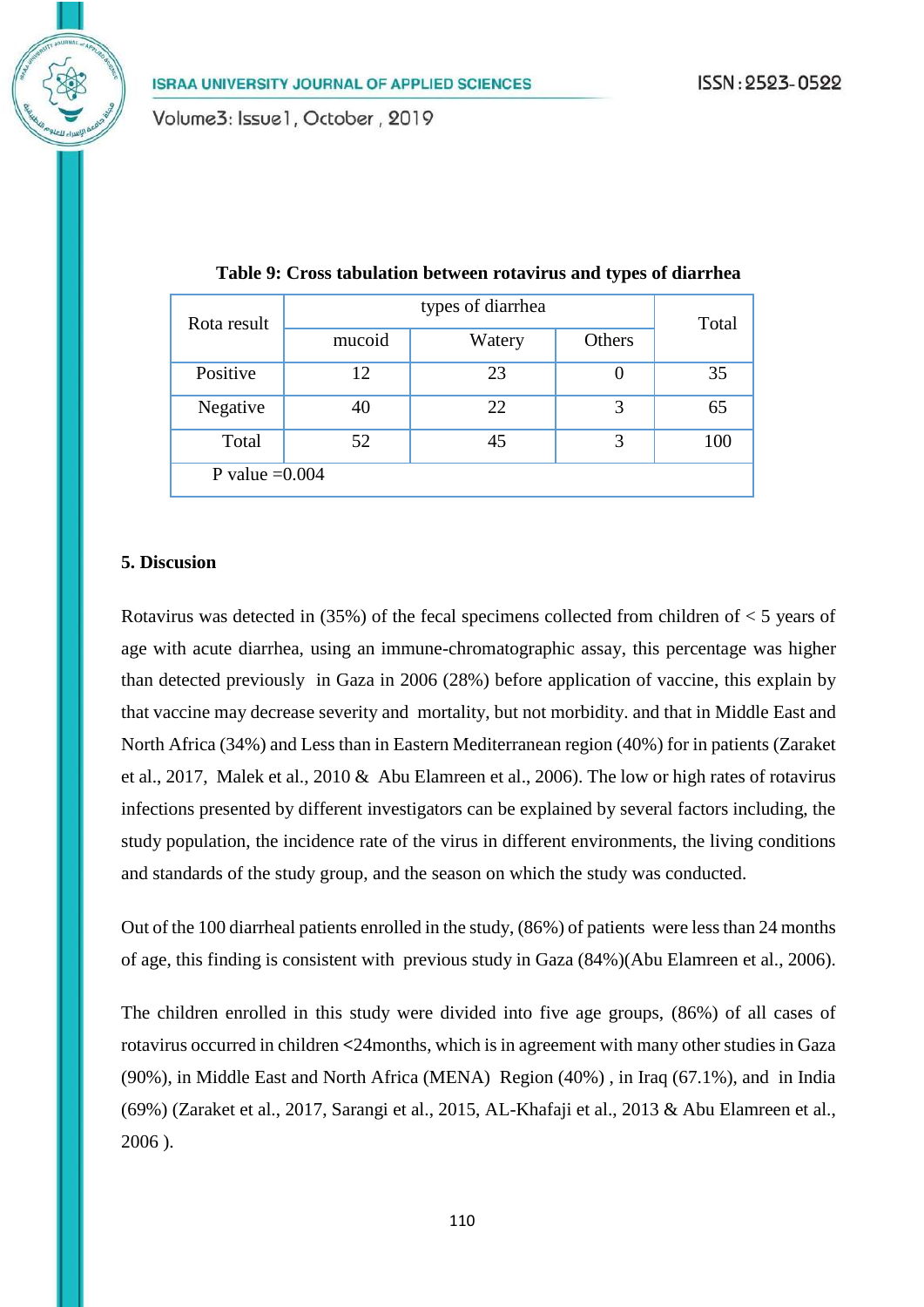Volume3: Issue1, October, 2019

Decreasing rates of rotavirus infection was observed with the increasing of age due to protective immunity accepted by children during previous infection with rotavirus, this finding was mentioned by other authors in Gaza, in Georgia, and in Thailand (Abu Elamreen et al., 2006, Jiang et al., 2002& Maneekarn et al., 2000). Fifty-five percent of male and forty-five percent of female cases of acute diarrhea were examined in this study. Slightly more males were admitted to the hospital due to diarrhea, rotavirus prevalence was higher in male cases 38.2% than in females 31.1%, this disagree with study in Gaza where female higher than male , and India were males to females ratio was approximately equal(John et al., 2014 & Abu Elamreen et al., 2006 ).

Although Children infected with rotavirus were more likely to have watery stool (65.7%), fever (60%), vomiting (82.9%) and dehydration (86.6%) these clinical symptoms have no statistically significant with rotavirus infections, on the other hands there was statistically significant relation between rotavirus infection and type of stool where most of positive rotavirus patients have watery stool, this was in agreement with a number of studies in Gaza, Italy, Argentina and Vietnam (Abu Elamreen et al., 2006, Cuestas et al., 2005, Nguyen et al., 2004 & Cascio et al., 2001) .

Our results showed no statistically significant relation between rotavirus infection and parents education or mother jobs this disagree with other studies in Uganda, and Baghdad that show significant association between rotavirus infection with education level of mothers (Hussein et al., 2015 & Nakawesi et al., 2010) **.**

Also the current study showed that no effect of vaccine application on the percentage of positive samples with rotavirus in children less than 5 years that attended to hospitals with acute gastroenteritis this explain by that vaccine may decrease severity and mortality, but not morbidity, this finding disagree with other studies in Brazil that indicated reduction in prevalence rate from (11.12%) to (5.07%) after application of vaccine, in Latin America there was a reduce risk of any severity with rotavirus related gastroenteritis by (65%) and in systemic review Efficacy against severe rotavirus diarrhea ranged from (90.6%) in the developed region to (88.4%) in Eastern/ South-eastern Asia, (79.6%) in Latin America and the Caribbean, (50.0%) in Southern Asia and (46.1%) in sub-Saharan Africa (, Velázquez et al., 2017, Lamberti., 2015& Assis et al., 2013).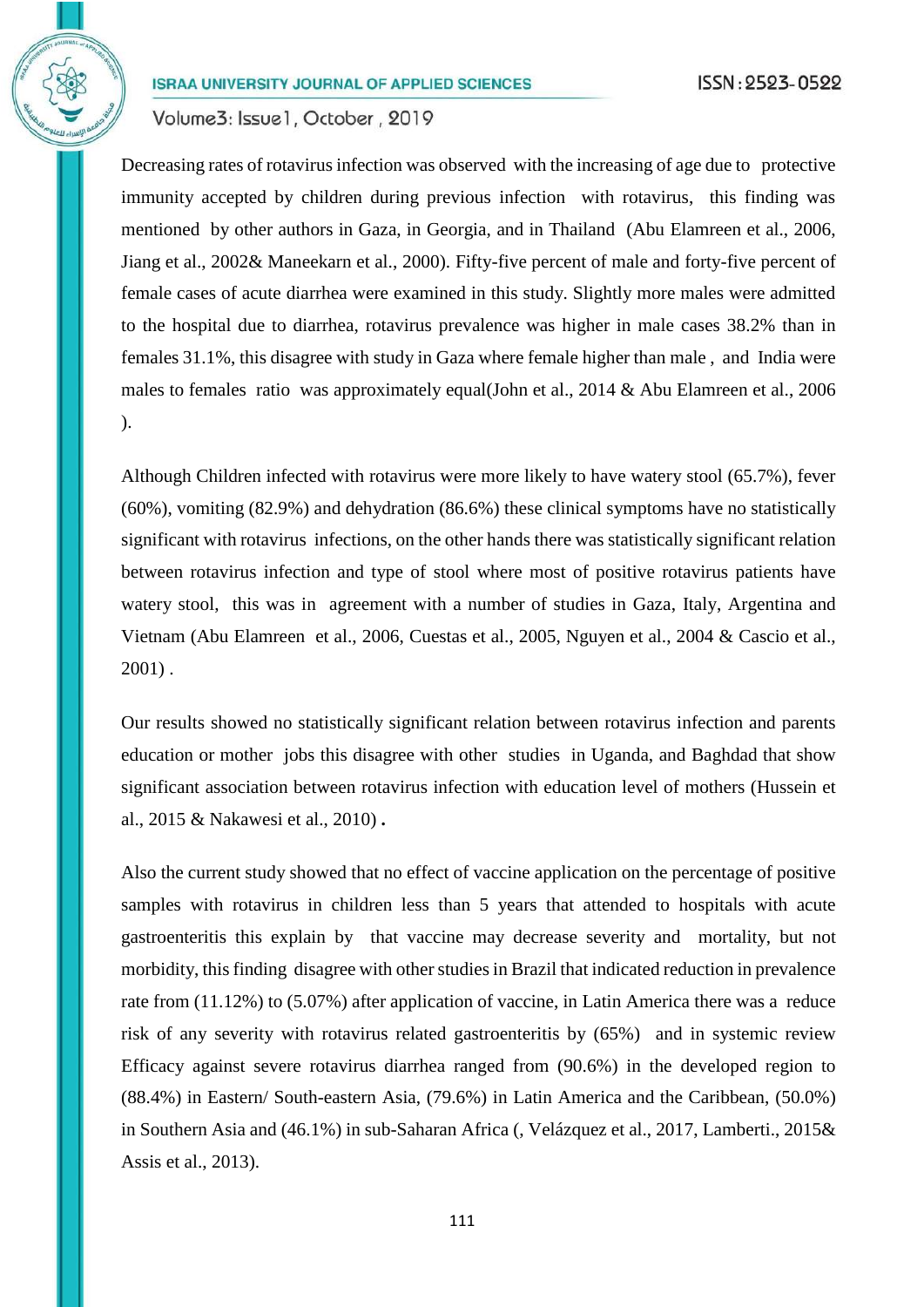Volume3: Issue1, October, 2019

#### **6. Conclusions**

Percentage of positive samples among children younger than 5 years still nearly the same or slightly higher than that have been detected in Gaza since 2006. Reflect that no effectiveness of vaccine in reducing morbidity or infection.

#### **7. Recommondations**

Other studies needed to evaluate the affectivity of it against mortality and severity factors like degree of dehydration, fever, vomiting, duration and electrolytes values, and PH that may help in determination of severity.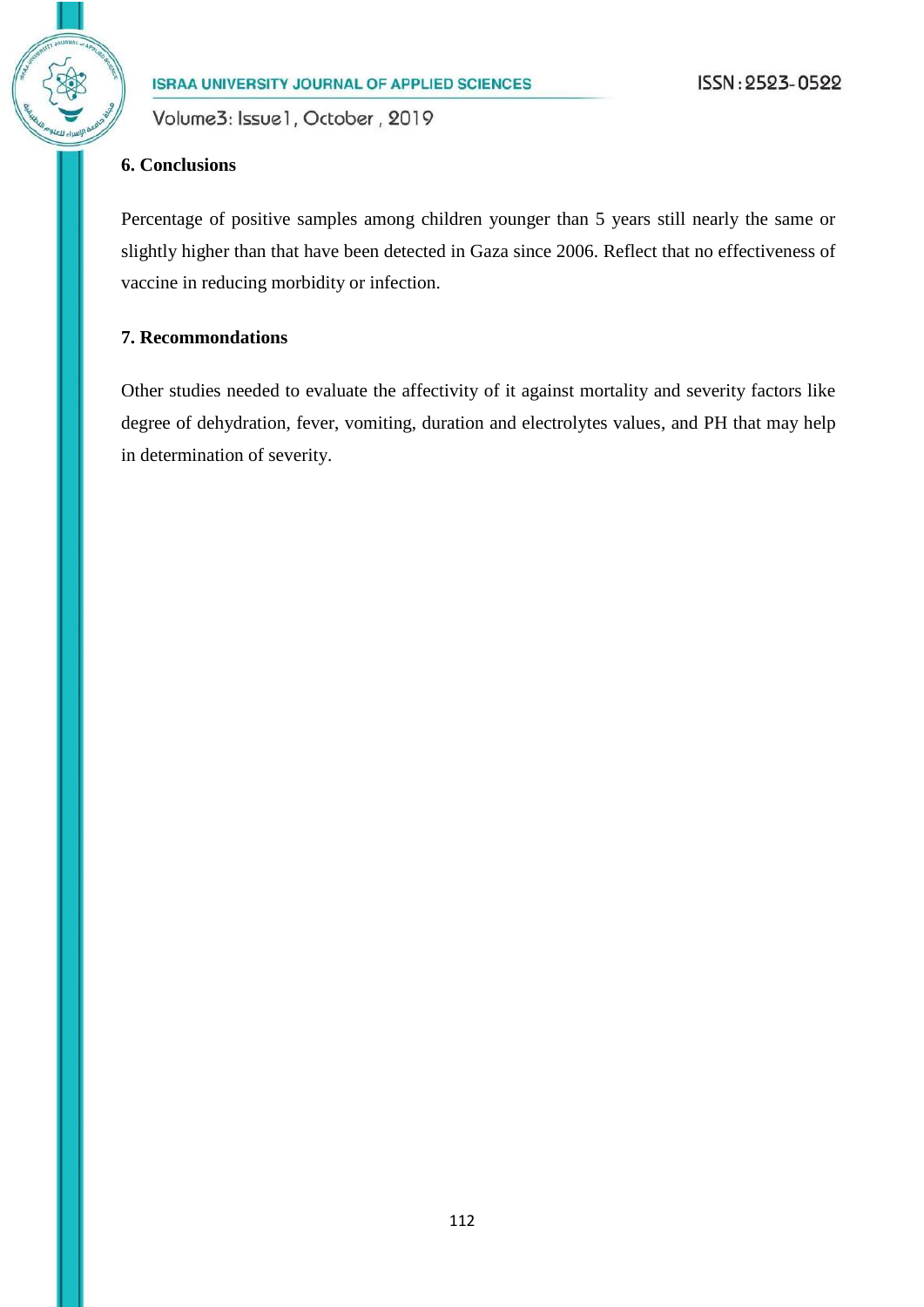#### **References**

- 1. AL-Khafaji, Y. A., & AL-Jiboury, H. J. (2013). Detection of Rotavirus in diarrhea stool samples of children with acute gastroenteritis in Babylon governorate, Iraq. International Research Journal of Microbiology, 4(3), 84-88.
- 2. Assis, A. S., Valle, D. A., Antunes, G. R., Tibiriça, S. H., De Assis, R. M. S., Leite, J. P. G., ... & e Silva, M. L. D. R. (2013). Rotavirus epidemiology before and after vaccine introduction. Jornal de pediatria, 89(5), 470-476.
- 3. Badur, M., Latha, N. M., Kumar, P. R., Dudala, S. R., Shaik, S. A., Kang, G., & Kumar, C. N. (2015). Prevalence of rotavirus diarrhea among under-5 hospitalized children in a Government Tertiary Hospital, Tirupati. Journal of Dr. NTR University of Health Sciences, 4(2), 112.
- 4. Barnes, G. L., Uren, E., Stevens, K. B., & Bishop, R. F. (1998). Etiology of acute gastroenteritis in hospitalized children in Melbourne, Australia, from April 1980 to March 1993. Journal of clinical microbiology, 36(1), 133-138.
- 5. Cascio, A., Vizzi, E., Alaimo, C., & Arista, S. (2001). Rotavirus gastroenteritis in Italian children: can severity of symptoms be related to the infecting virus?. Clinical infectious diseases, 32(8), 1126-1132.
- 6. Cuestas, E. M., Appendino, J. C., & Valle, M. T. (2005, October). Rotavirus diarrhea in a population covered by private health insurance in Cordoba, Argentina. In Anales de pediatria (Barcelona, Spain: 2003) (Vol. 63, No. 4, pp. 369-372).
- 7. DhiMan, S., Devi, B., Singh, K., & Devi, P. (2015). Comparison of enzyme-linked immunosorbent assay and immunochromatography for rotavirus detection in children below five years with acute gastroenteritis. Journal of clinical and diagnostic research: JCDR, 9(9), DC06.
- 8. Elamreen, F. H. A., Abed, A. A., & Sharif, F. A. (2007). Detection and identification of bacterial enteropathogens by polymerase chain reaction and conventional techniques in childhood acute gastroenteritis in Gaza, Palestine. International journal of infectious diseases, 11(6), 501-507.
- 9. FRÜHWIRTH, M., Heininger, U., Ehlken, B., Petersen, G., Laubereau, B., MOLL-SCHÜLER, I. N. G. R. I. D., ... & Forster, J. (2001). International variation in disease burden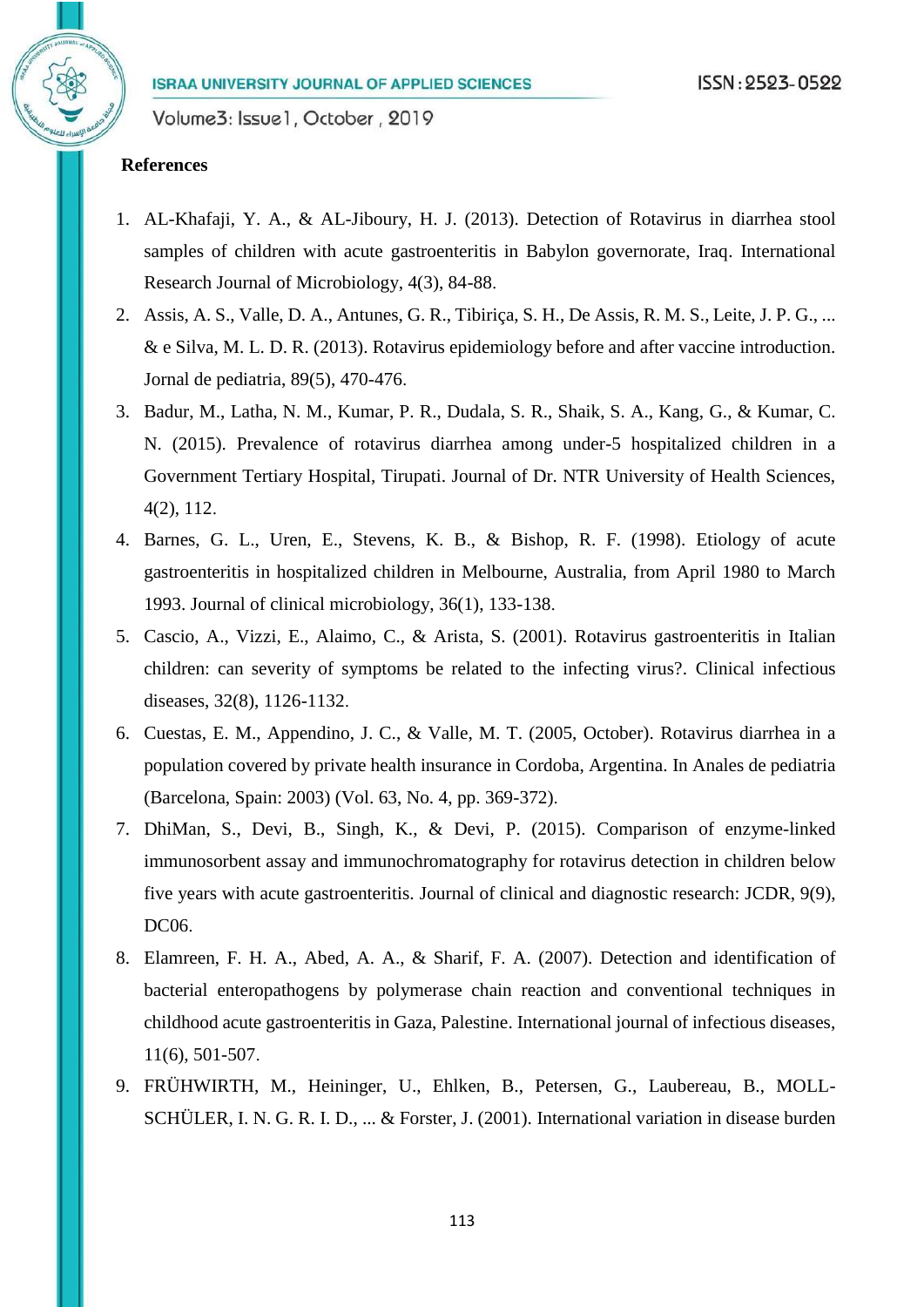Volume3: Issue1, October, 2019

of rotavirus gastroenteritis in children with community-and nosocomially acquired infection. The Pediatric infectious disease journal, 20(8), 784-791.

- 10. Grimwood, K., & Buttery, J. P. (2007). Clinical update: rotavirus gastroenteritis and its prevention. The Lancet, 370(9584), 302-304.
- 11. Hussein, R. A., Al-Abbas, A. A., Abdullah, A. M., & Al-Bashier, N. T. (2015). Prevalence of Rotavirus Infection among Diarrheal Children in Baghdad City. International Journal of Science and Research, 4(11), 5.
- 12. Jiang, B., Gentsch, J. R., & Glass, R. I. (2002). The role of serum antibodies in the protection against rotavirus disease: an overview. Clinical Infectious Diseases, 34(10), 1351-1361.
- 13. John, B. M., Devgan, A., & Mitra, B. (2014). Prevalence of rotavirus infection in children below two years presenting with diarrhea. medical journal armed forces india, 70(2), 116-119.
- 14. Lamberti, L. M., Ashraf, S., Walker, C. L. F., & Black, R. E. (2016). A systematic review of the effect of rotavirus vaccination on diarrhea outcomes among children younger than 5 years. The Pediatric infectious disease journal, 35(9), 992-998.
- 15. Malek, M. A., Teleb, N., Abu-Elyazeed, R., Riddle, M. S., Sherif, M. E., Steele, A. D., ... & Bresee, J. S. (2010). The epidemiology of rotavirus diarrhea in countries in the Eastern Mediterranean Region. Journal of infectious diseases, 202(Supplement\_1), S12-S22.
- 16. Maneekarn, N., & Ushijima, H. (2000). Epidemiology of rotavirus infection in Thailand. Pediatrics international, 42(4), 415-421.
- 17. Nakawesi, J. S., Wobudeya, E., Ndeezi, G., Mworozi, E. A., & Tumwine, J. K. (2010). Prevalence and factors associated with rotavirus infection among children admitted with acute diarrhea in Uganda. BMC pediatrics, 10(1), 69.
- 18. Nguyen, T. V., Le Van, P., Le Huy, C., & Weintraub, A. (2004). Diarrhea caused by rotavirus in children less than 5 years of age in Hanoi, Vietnam. Journal of clinical microbiology, 42(12), 5745-5750.
- 19. Pesavento, J. B., Crawford, S. E., Estes, M. K., & Prasad, B. V. (2006). Rotavirus proteins: structure and assembly. In Reoviruses: Entry, Assembly and Morphogenesis (pp. 189-219). Springer, Berlin, Heidelberg.
- 20. Sarangi, R., Rath, S., Dash, M., Rath, B., Lenka, R. K., & Padhy, R. N. (2015). Prevalence of rotaviral diarrhoea in under-five hospitalized children in a tertiary care hospital of Eastern India. Egyptian Pediatric Association Gazette, 63(2), 46-51.